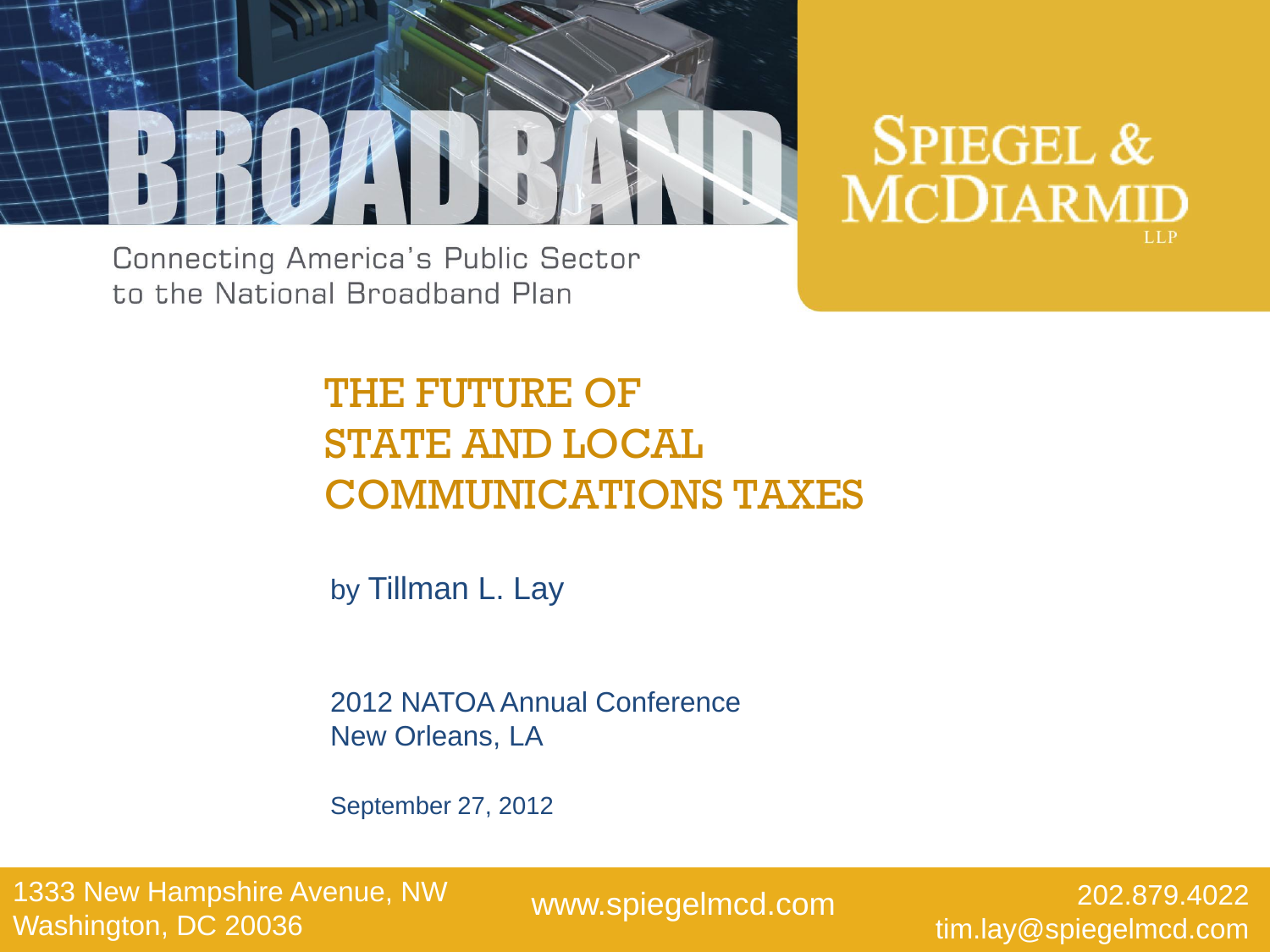



- Federal communications tax-related legislation.
- State communications tax-related proposals & legislation.
- The common denominator (with one exception):
	- (1) define "taxes" broadly to include state & local ROW fees, cable franchise fees and (possibly) PEG fees;
	- (2) lower all communications-related taxes to level of "general business" (and lower if communications-related fees are included in the calculus);
	- (3) eliminate local (as opposed to state) tax imposition, collection and enforcement; and
	- (4) continue to "wall off" the largest and fastest-growing segment of industry revenues (broadband) from taxation via the Internet Tax Freedom Act ("ITFA").

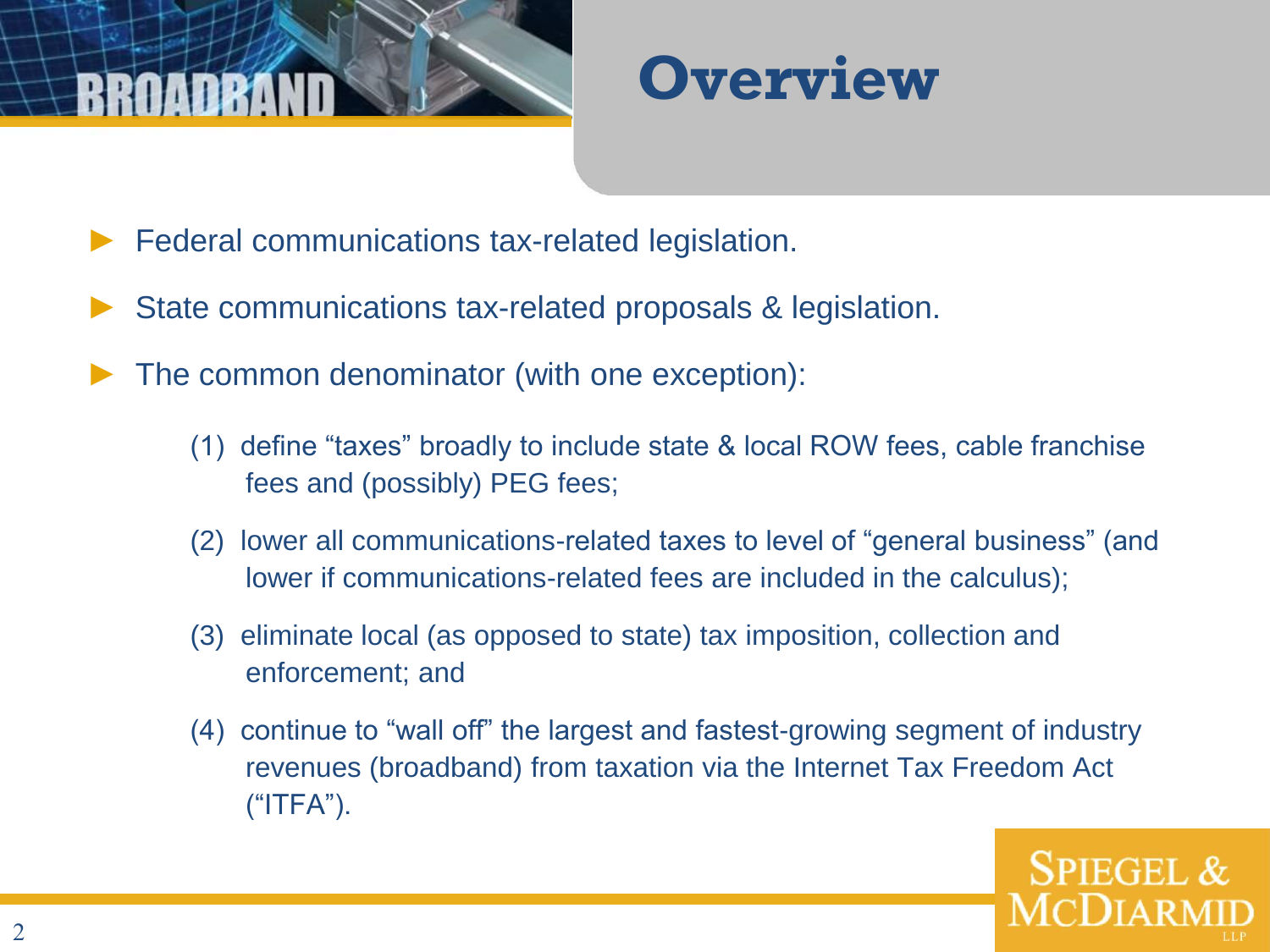

**Federal Communications Tax Legislation** 

- A. Wireless Tax Fairness Act (HR-1002, passed the House; S.543, pending in Senate).
	- 1. Would impose a 5-year moratorium on any new, or any increase in existing, state or local taxes on wireless services; would grandfather existing taxes.
	- 2. Note Lofgren "California" amendment to HR-1002: New taxes approved by voters are excepted. This sets dangerous precedent of Congress pressing its thumb on the scale of state government process in favor of taxation only by referendum, and raises potential constitutional ("republican form of government") issues.

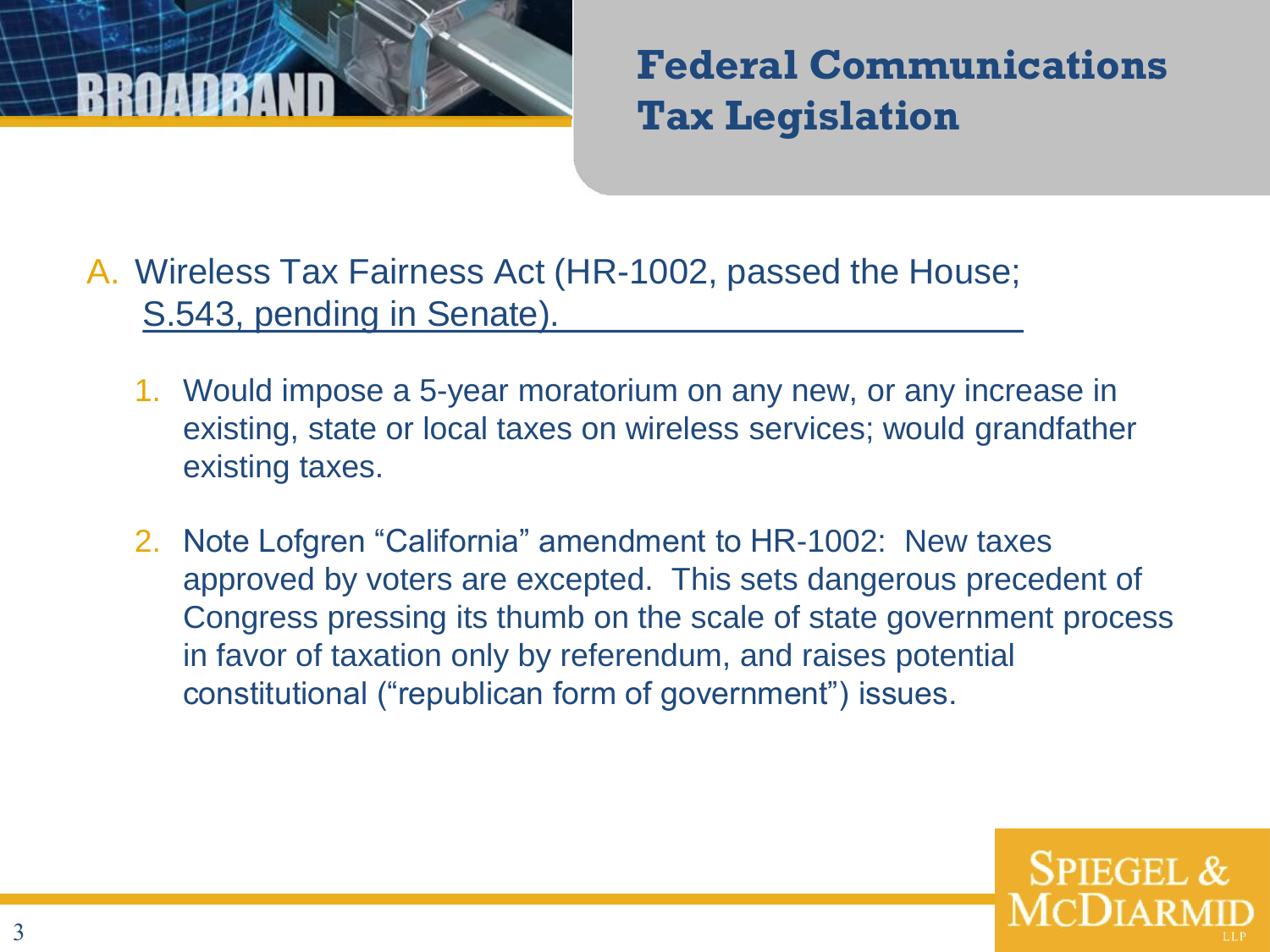

Wireless Tax Fairness Act (cont'd)

- 3. The bill is misguided in several respects:
	- **Prevents states and localities from revising tax policies to account for** shift from landline to wireless.
	- Has nothing to do with wireless broadband which is already protected by the ITFA.
	- Singles out wireless industry for preferential treatment.
	- Shifts transaction-based tax burden away from business and towards individuals and families.

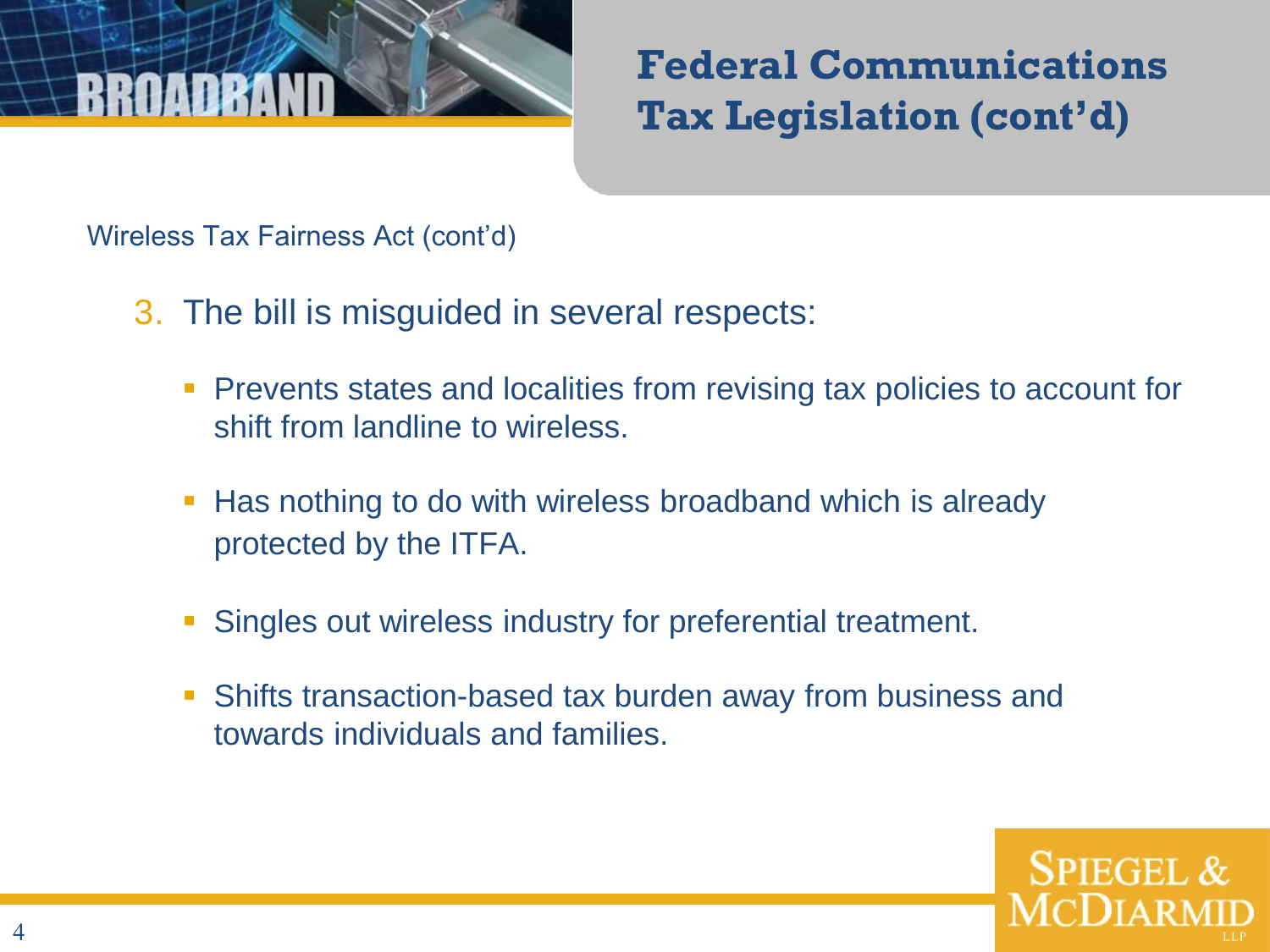

Wireless Tax Fairness Act (cont'd)

- Damages our system of federalism.
- Is a solution in search of a problem—supposedly excessive taxes notwithstanding, wireless industry is growing by leaps and bounds.
- Based on misleading and inconsistent use of data—to suggest state and local wireless taxes are excessive, industry mixes state and local taxes with federal and state user, USF and PUC fees, yet then proceeds to exempt USF & FCC fees from the bill's reach.

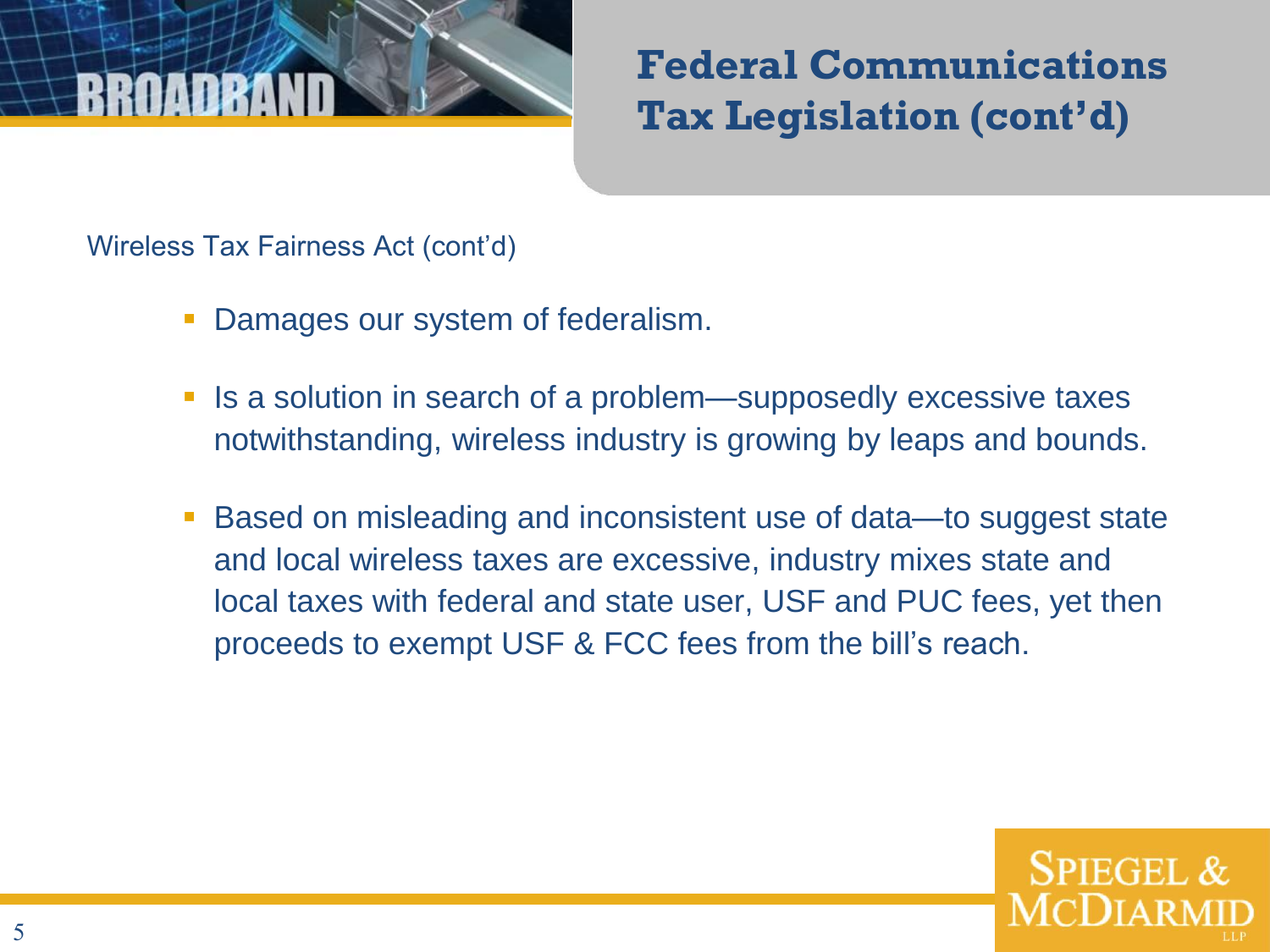

- B. The ITFA Problem.
	- 1. Background.
		- **ITFA in effect since 1998, currently scheduled to expire in 2014.**
		- **Pending bills to extend or make ITFA permanent: S.135;** §2 of S.1934.
		- Expect increased activity in next Congress (2013) as 2014 deadline approaches.

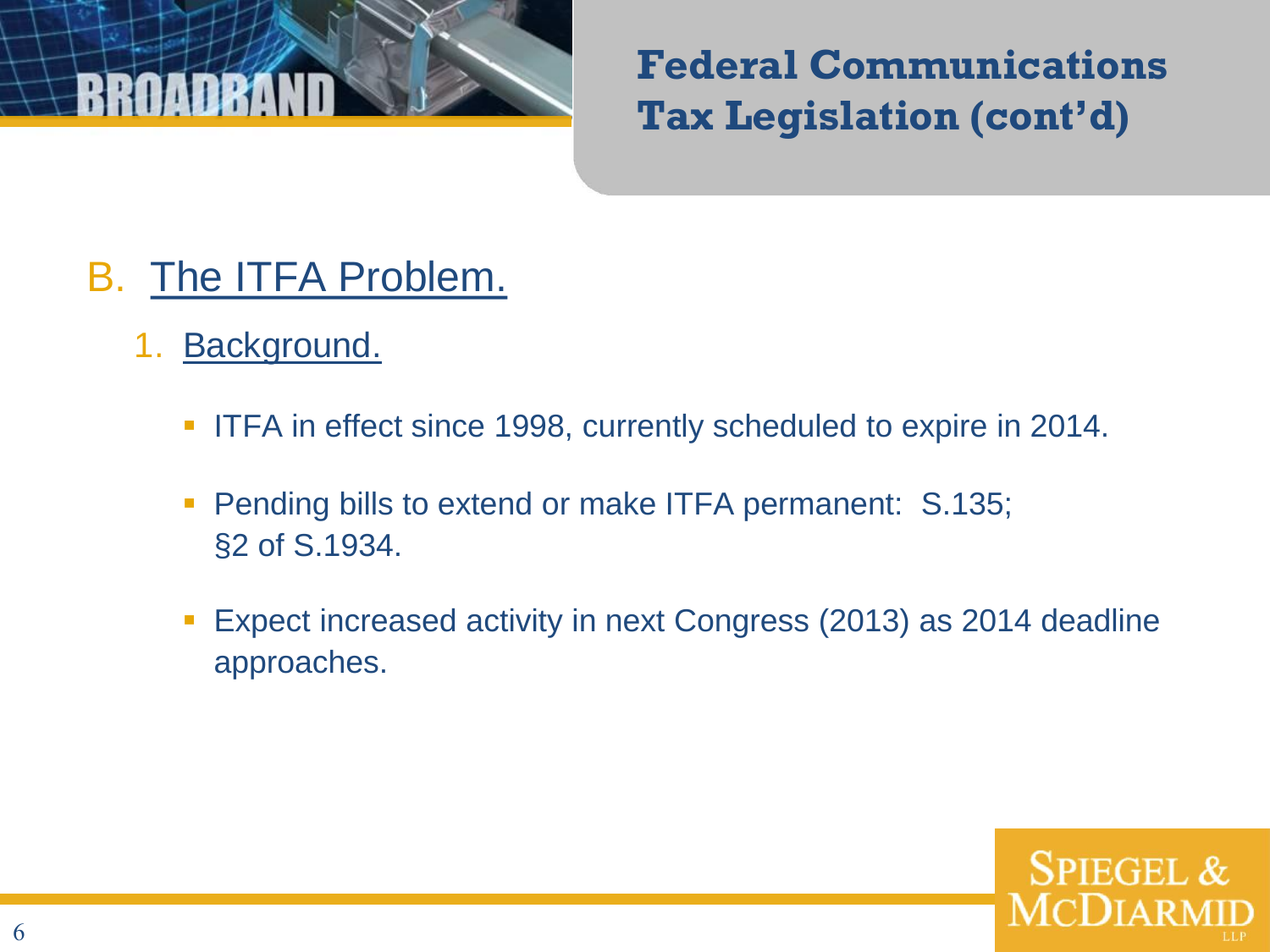

ITFA (cont'd)

- 2. ITFA is the elephant in the room in all communications tax debates.
	- Effectively "walls off" from state and local taxation the largest, and fastest growing, form of communications — broadband.
	- As what was formerly telecom is supplanted by broadband, states and locals are left with a shrinking communications service tax base. Left in place, the ITFA will eventually "tax exempt" all, or almost all, of the entire telecommunications industry's services.
	- Unless telecom tax "reform" is coupled with ITFA repeal, industry will have no incentive to ever let ITFA expire.

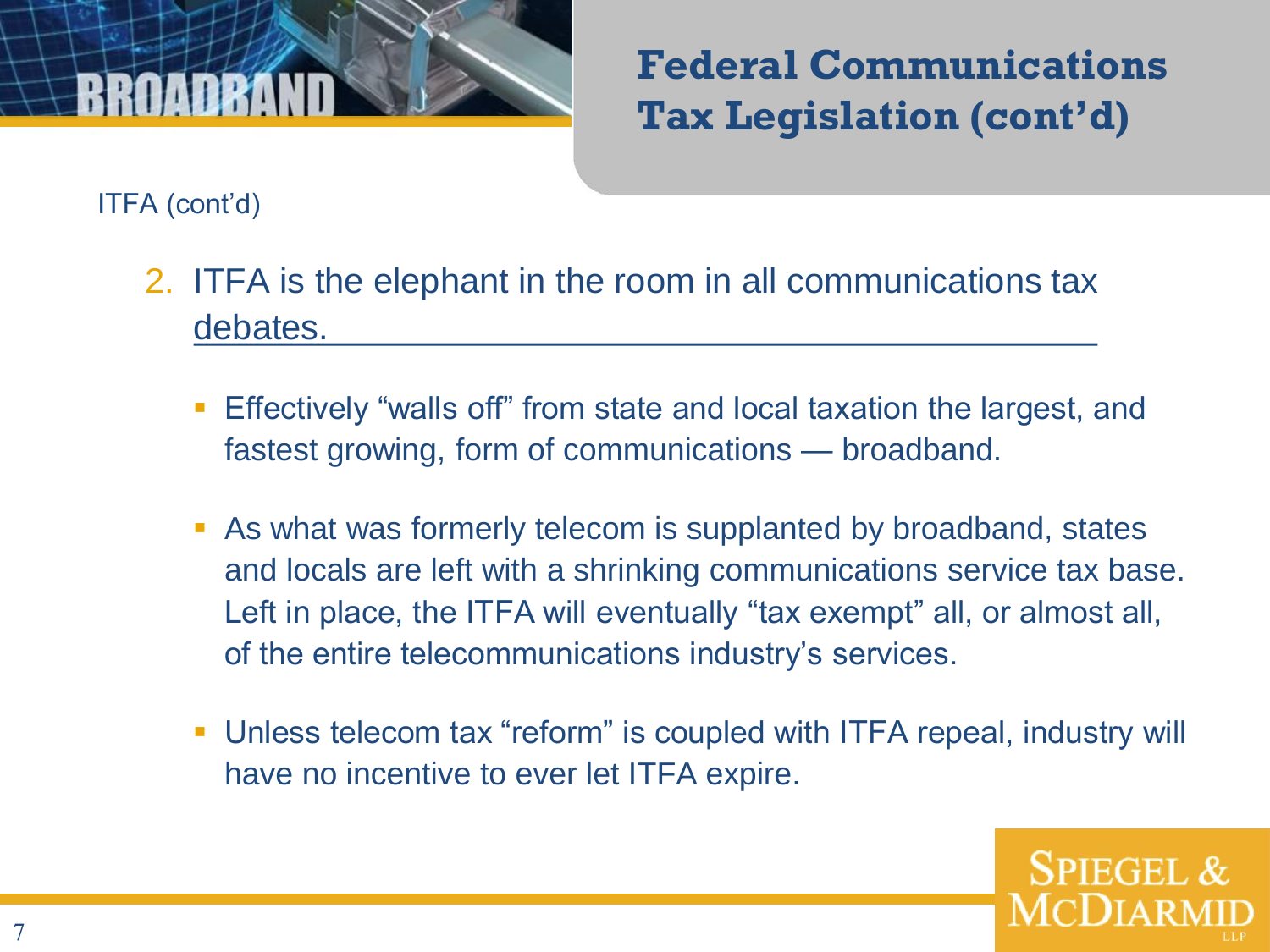

### C. The Digital Goods and Services Tax Fairness Act.

- 1. HR 1860 and S.971, both pending.
- 2. Would sharply restrict, and in many cases, preempt, the ability of state and local governments to tax "digital goods and services." Examples include downloaded music and video, online photo storage, payroll processing and computer programs. In essence, the bill creates a nationwide "tax preference" for online goods and services over competing brick-and-mortar sales.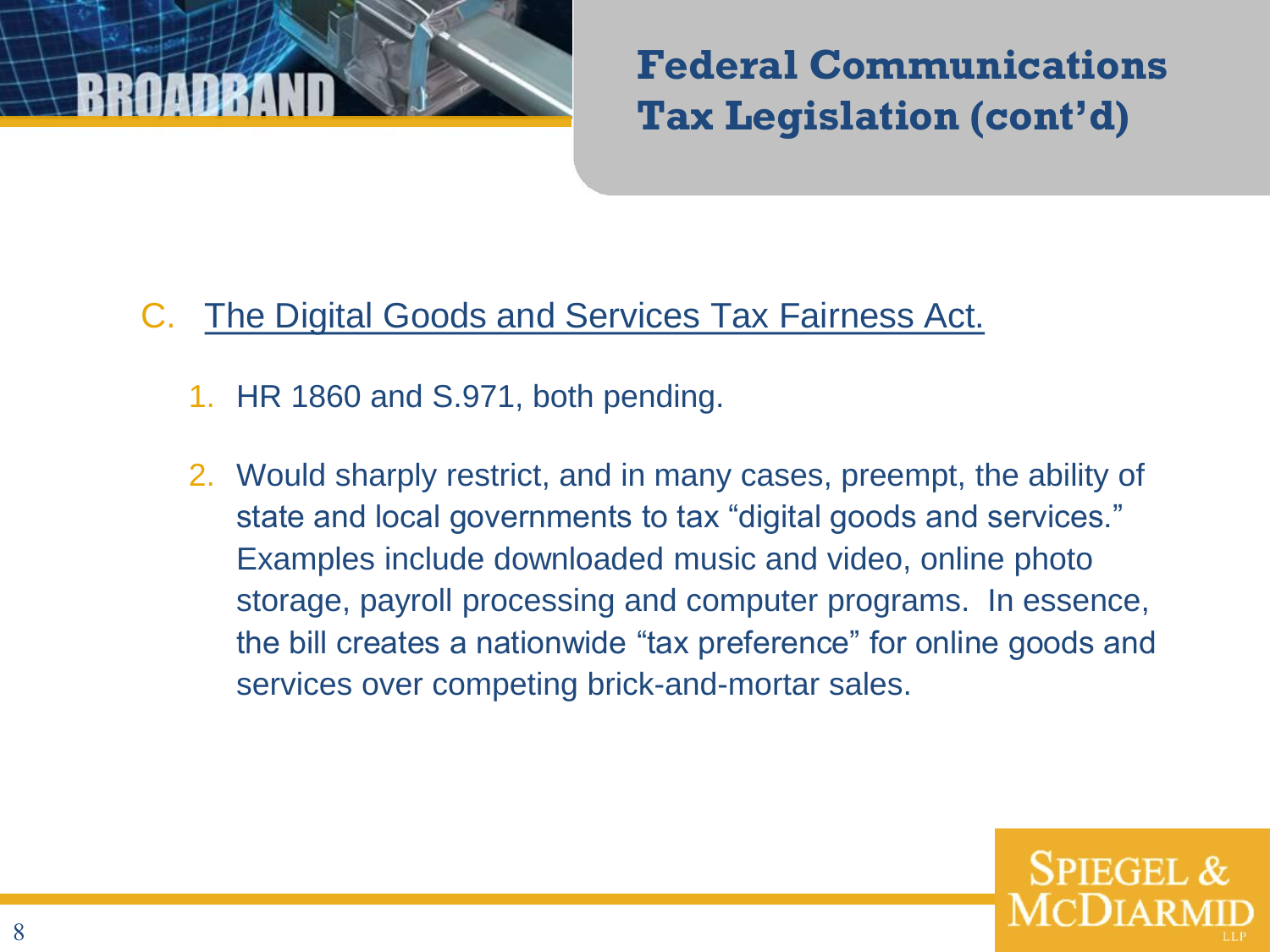

Digital Goods and Services Tax Bills (cont'd)

3. In addition, the bill would create a special problem for cable franchise fees. The bill would remove all pay-per-view (PPV) and video-on-demand (VoD) revenue from the cable franchise fee revenue base. It accomplishes this by (1) excluding only "video programming," but not "cable service," from the definition of "digital service," (2) narrowing the "video programming" definition to exclude PPV and VoD services, & (3) prohibiting all "discriminatory taxes" on "digital services," which means that the 5% cable franchise fee can't be imposed on PPV or VoD services unless a locality imposes the same 5% fee on all digital & non-digital services, which of course most, if not all, localities do not &, by state or local law, cannot do.

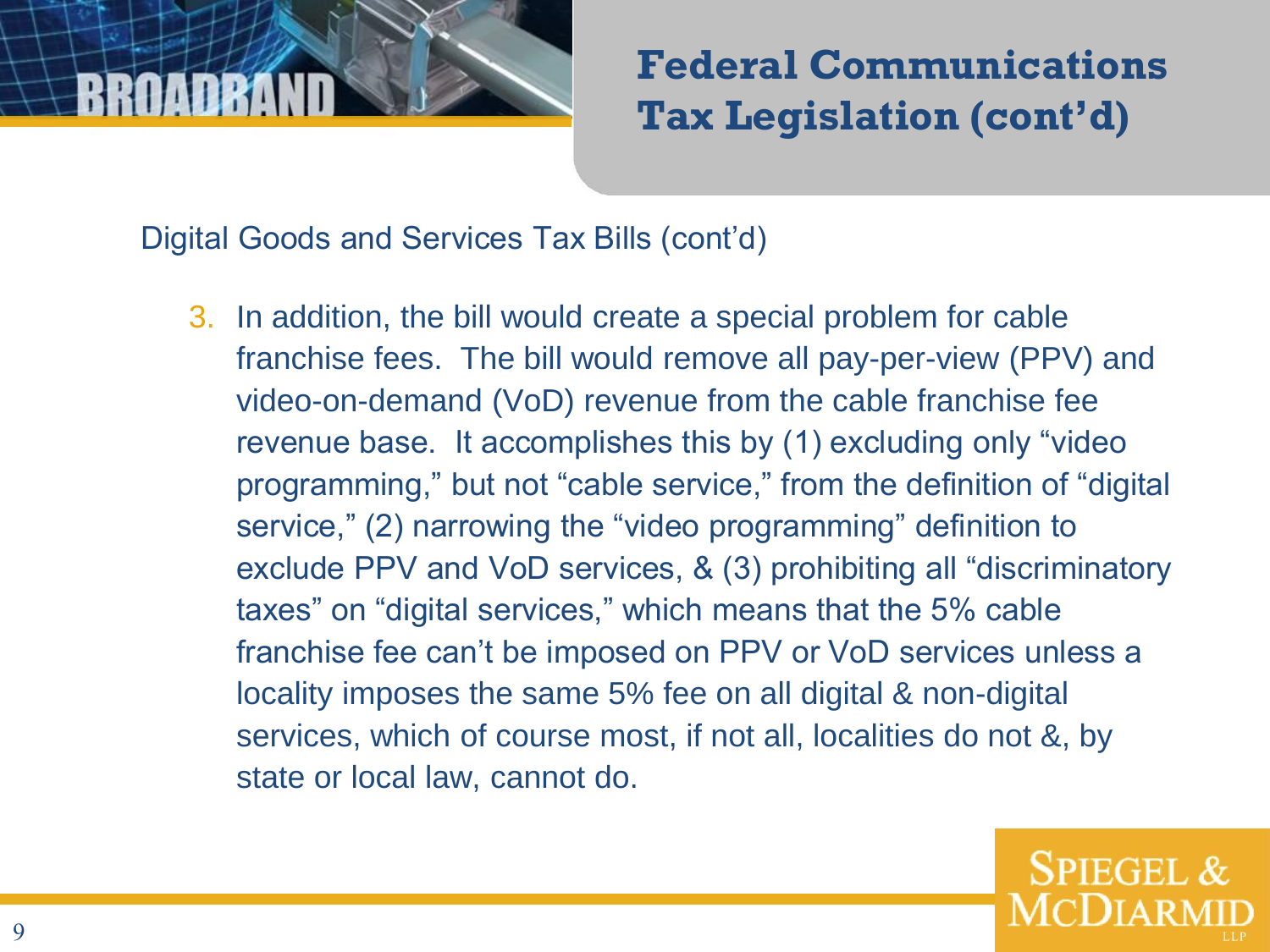

- D. Internet Sales/Use Tax Legislation.
	- 1. House (pending).
		- **Marketplace Equity Act, HR 3179**
		- **Main Street Fairness Act, HR 2701**
	- 2. Senate (pending).
		- **Marketplace Fairness Act, S.1832**
		- **Main Street Fairness Act, S. 1452**

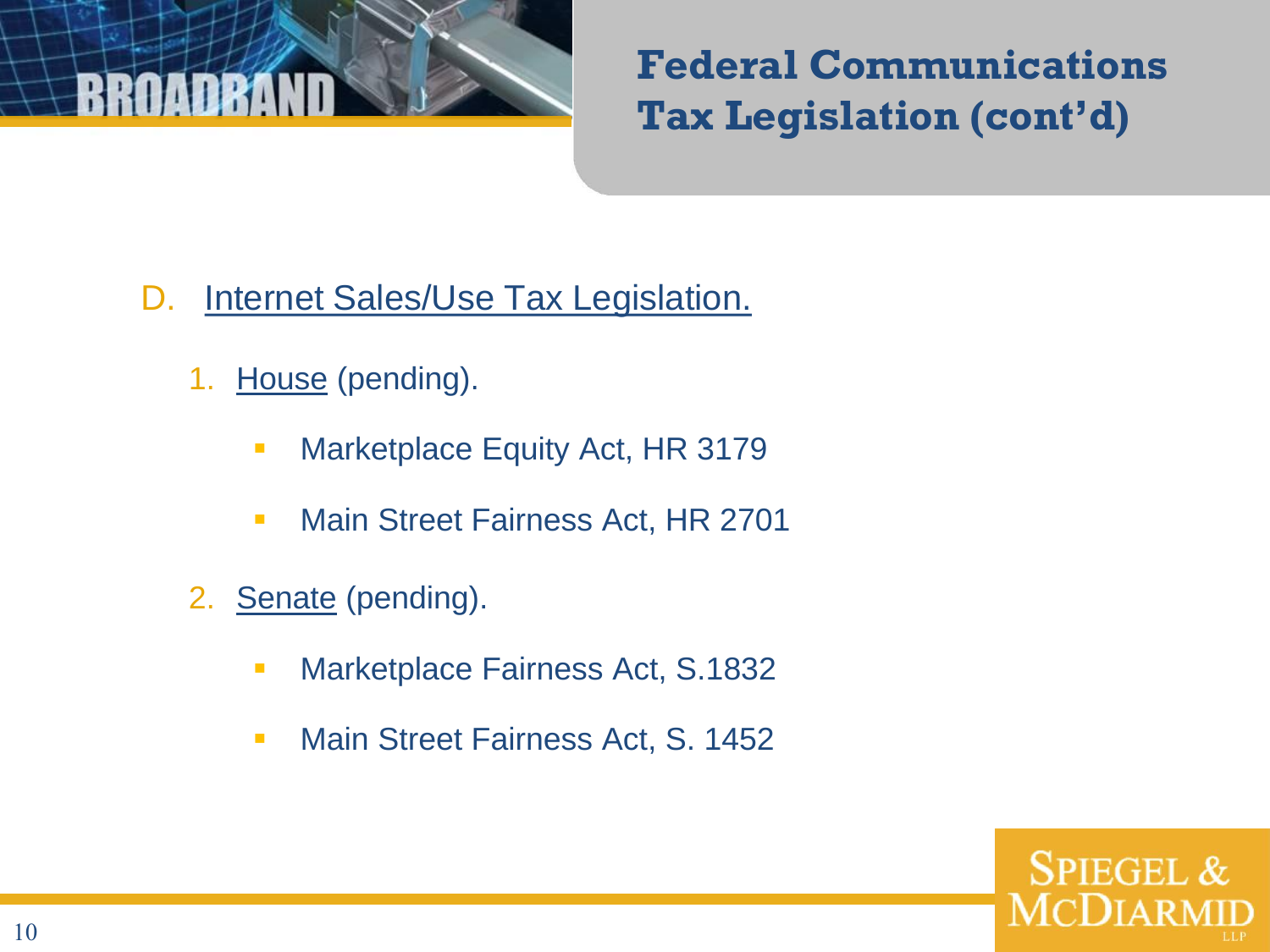

Internet Sales/Use Tax Legislation (cont'd)

3. The details vary (and details matter), but all versions are intended to allow states and (to a lesser extent) local governments to collect sales and use taxes on remote (typically online) sales to their residents. The aim is to eliminate, or at least ameliorate, the current sales/use tax disadvantage suffered by brick-and-mortar retailers vis-à-vis online retailers, and to fill the current sales/use tax revenue gap for state and local governments created by burgeoning online sales.

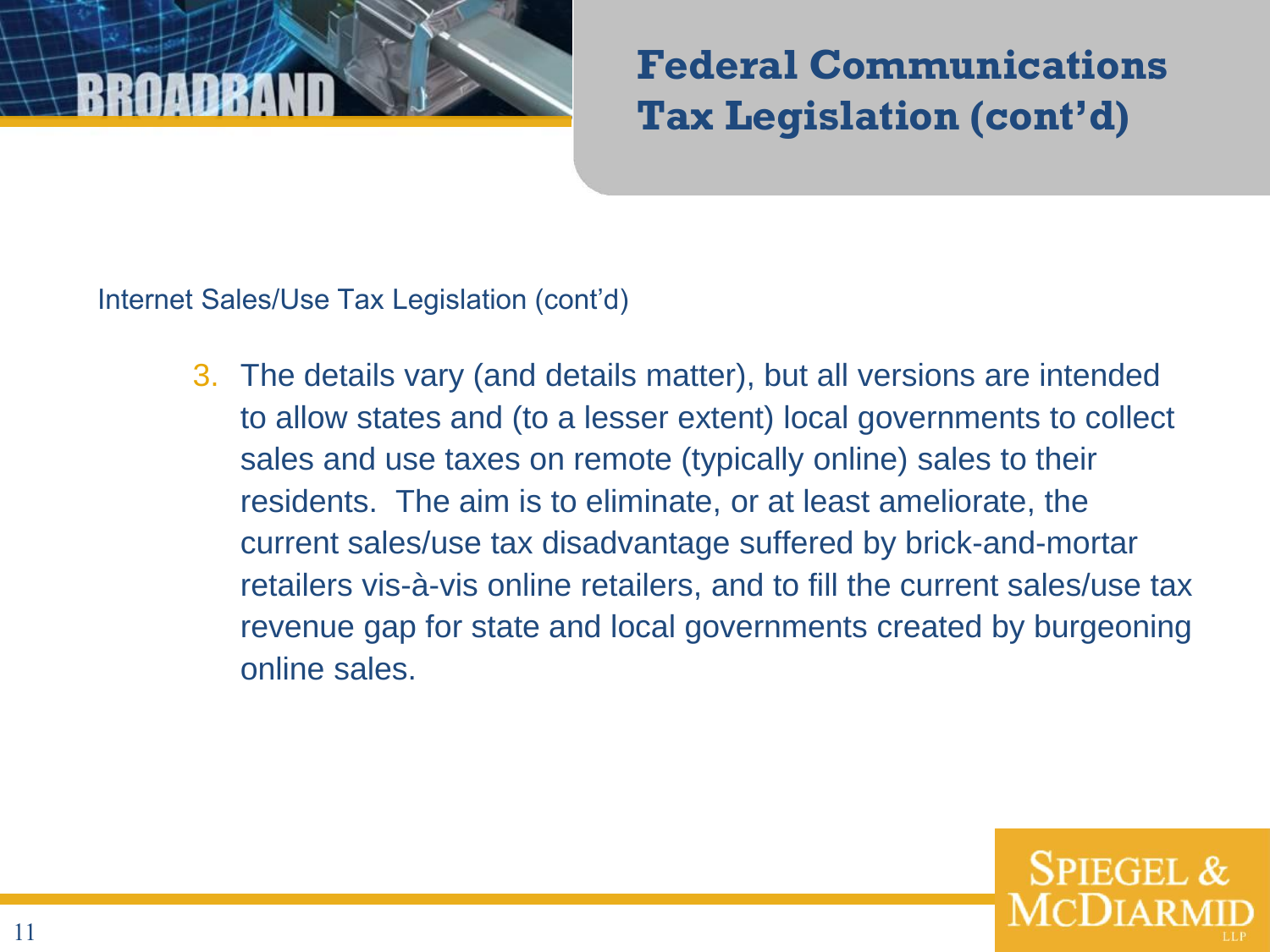

Internet Sales/Use Tax Legislation (cont'd)

- 4. State and local governments, as well as brick-and-mortar retailers, have been seeking such legislation for years, and there are indications that momentum may be shifting in their favor.
- 5. But if relief comes, it will come at a price, especially for local governments. Most proposals would limit local tax-collecting authority vis-à-vis state tax-collecting authority.
- *6. NOTE: Unlike other pending federal communications-related tax legislation, this legislation has a significant potential upside: it offers local governments the opportunity to expand their local sales/use tax base (assuming increased tax proceeds are passed on to locals).*

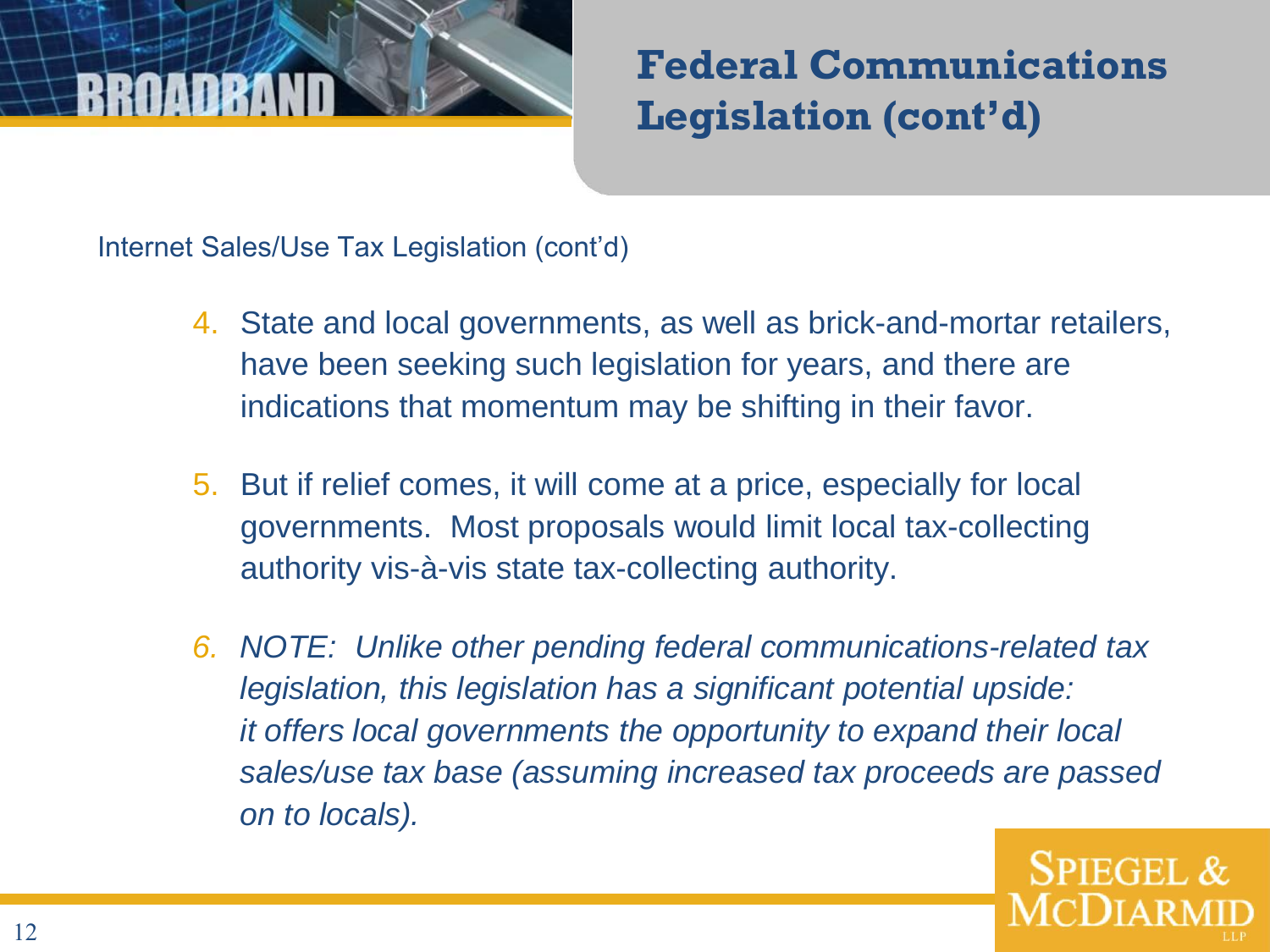

**State Communications Tax Reform**

A. Several states, at industry's behest and in varying forms, have enacted communications tax "reform."

- 1. Examples include VA, FL, KY, OH, and NC.
- 2. MTC proposals regarding communications tax centralized administration.
- B. Details vary, but the basic approach is to:
	- 1. Collapse all communications-related taxes and fees (cable franchise fees, perhaps PEG fees, DBS, landline telecom & wireless) into a single tax.
	- 2. Move responsibility for imposition, collection and auditing of the tax to the state level. **SPIEGEL &**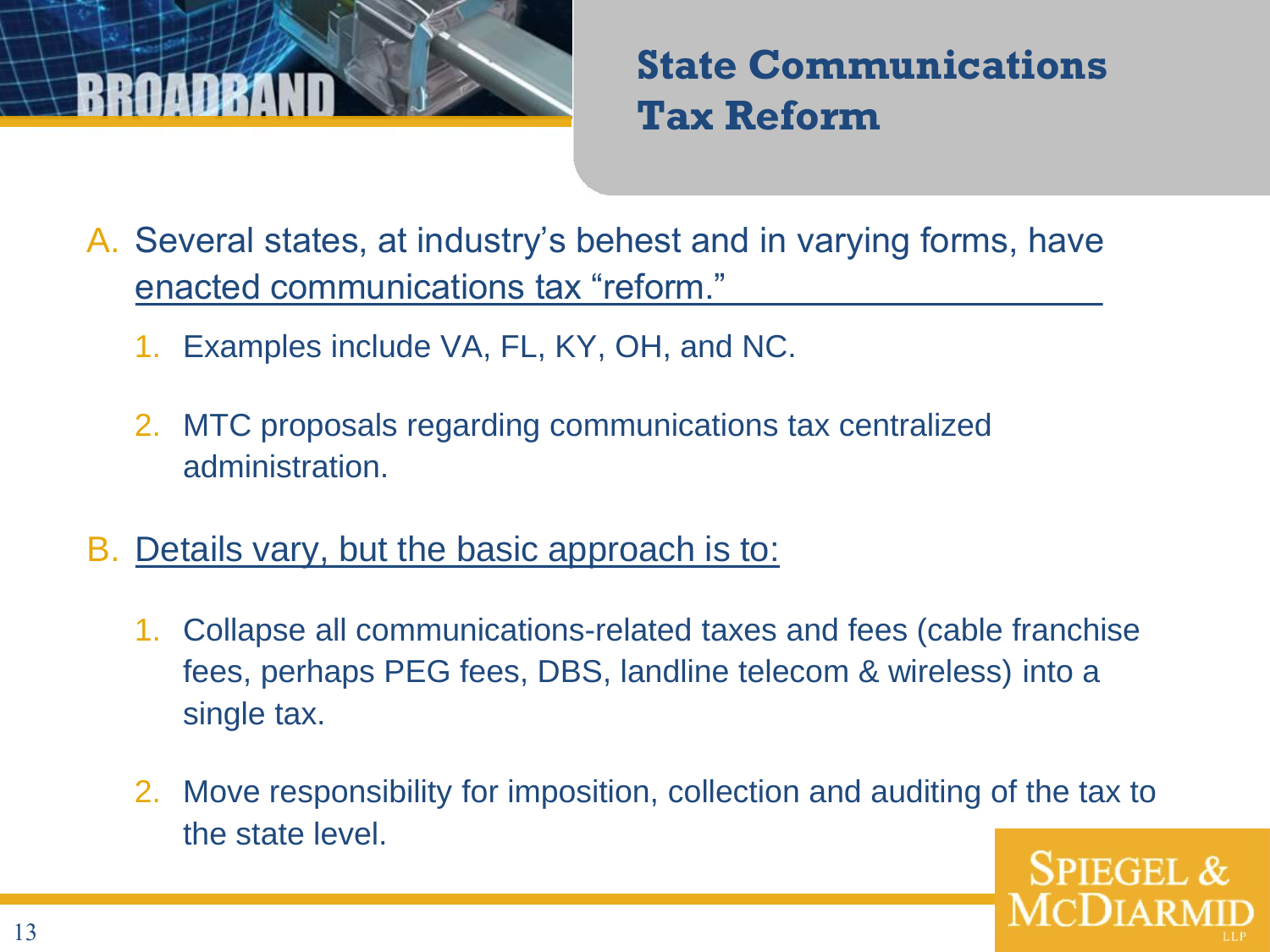

- 3. Some or all of the proceeds are remitted by the state to localities.
- 4. Note: Effect is to eliminate communications-related ROW fees, effectively reducing communications-related ROW compensation to zero—a boon/subsidy to landline providers.
- C. Supposed "carrots" for local governments:
	- 1. Expand tax base, especially with respect to DBS, which FTA only allows states to tax.
	- 2. Reduce or eliminate local governments' cost of administering, enforcing and auditing communications taxes and fees.
	- 3. Lower tax rate, but with expanded tax base, will ostensibly make local governments whole in a tax revenue sense (although usually only on a "snapshot" basis).

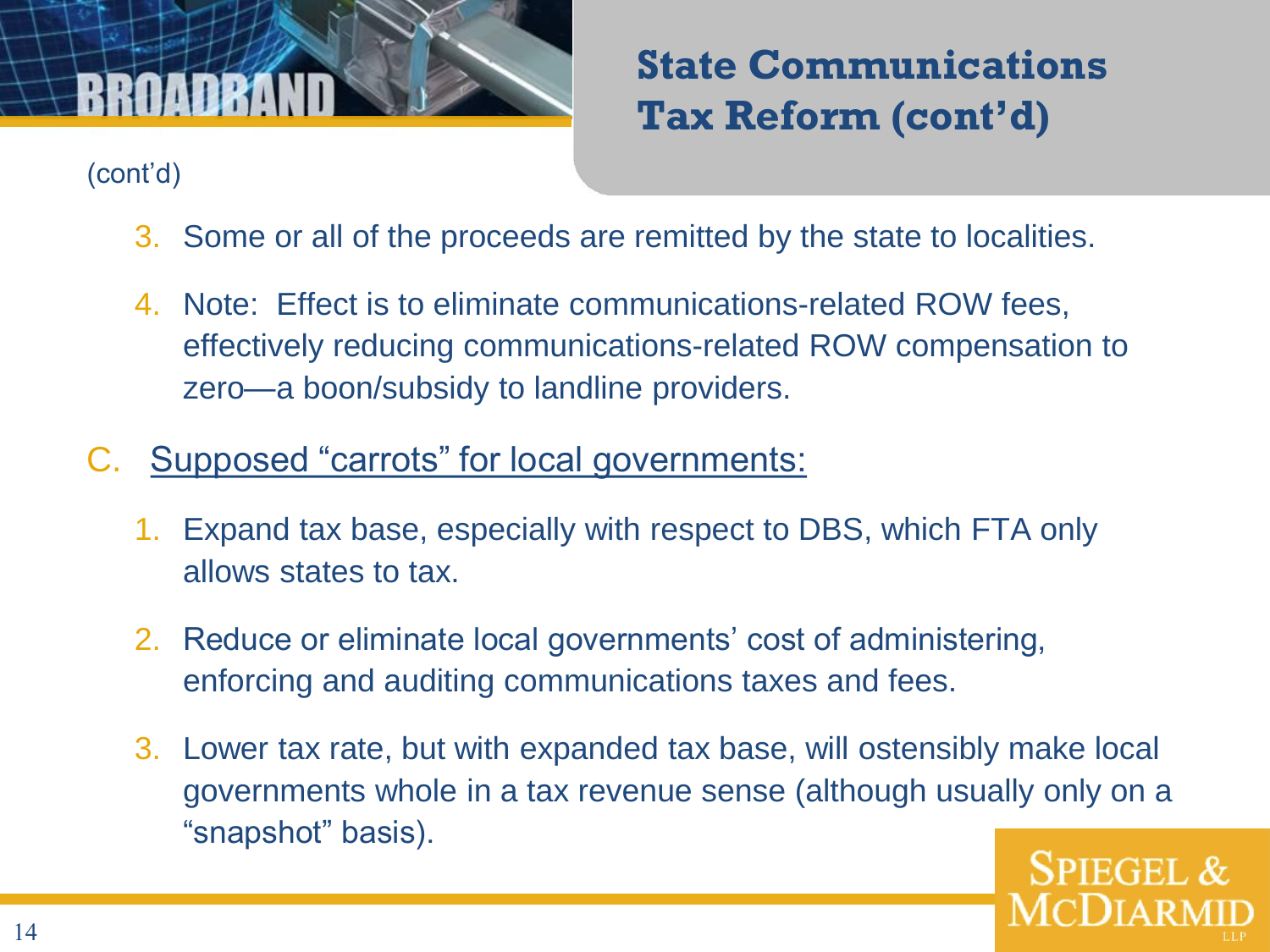- D. Benefits for industry:
	- 1. Lower tax administration costs.
	- 2. Lower taxes, except perhaps for DBS.
	- 3. Greater protection against future tax increases.
- E. Risks to local governments:
	- 1. Loss of ability to control local tax structure and policy, and thus control over local budget revenues.
	- 2. Loss of auditing authority to ensure correct amounts are paid. If state simply remits proceeds to localities, it has no incentive to spend resources to audit or enforce the tax because it gains no revenue from such actions.

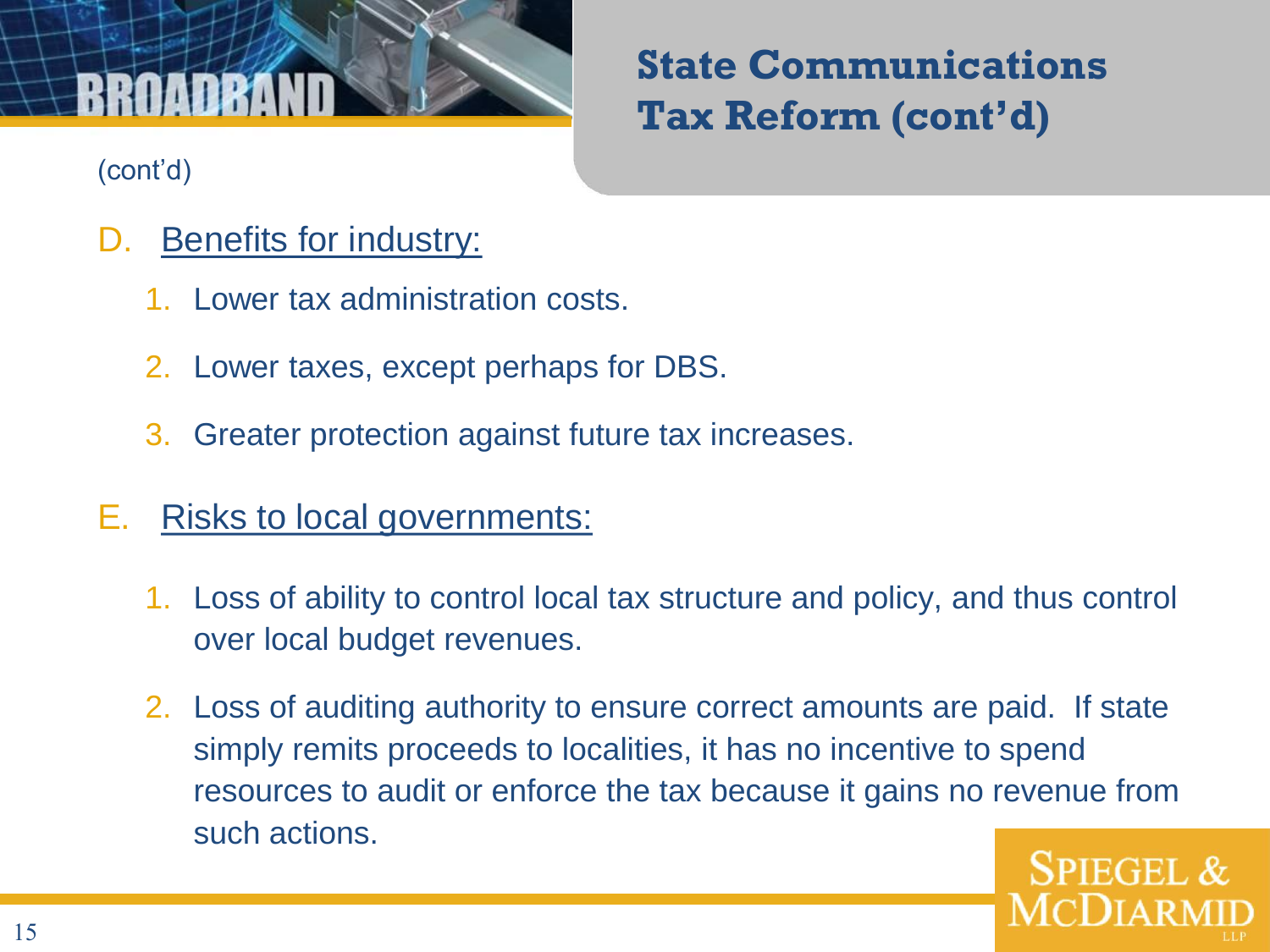

- 3. The risk that, in tough budget times, the state will decide to keep some or all of the tax proceeds for itself.
- 4. The risk of sweeping PEG fees into the definition of "tax," which could mean that even if the new tax is intended to be revenue neutral, it won't be for locals relying on PEG fees.
- 5. The narrowing of the potential communications tax base in the state law's definition of taxable "communications services" (*e.g.*, the "*Dallas*" issue) that would likely mean less tax proceeds, with the loss accelerating in future years.

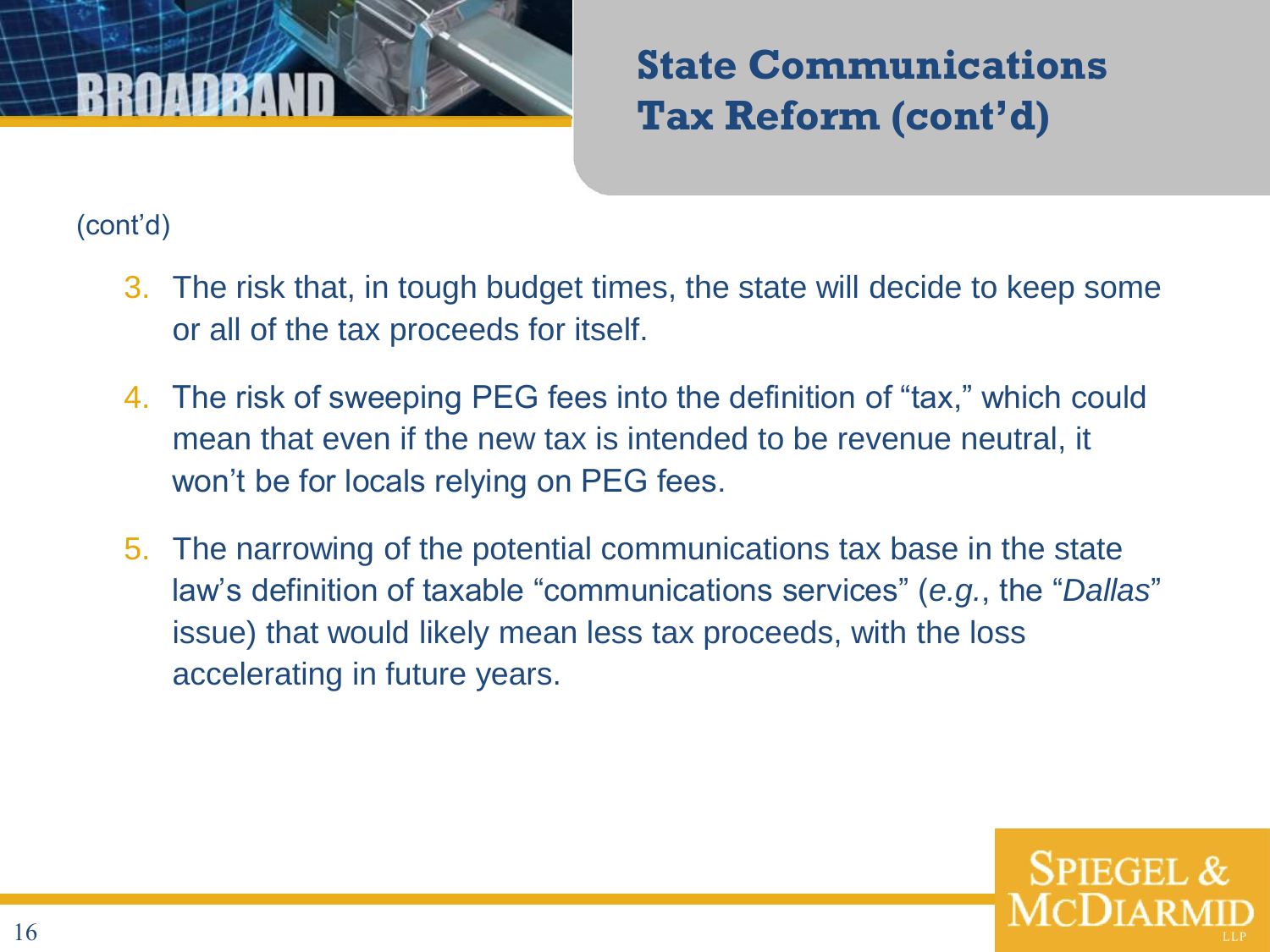

- 6. The sizable risk (based on analogous experiences in TX, KY & FL) that the setting of a supposedly "revenue neutral" state tax rate will at best result only in "snapshot" revenue neutrality, but in significant tax revenue losses (or cutting off the growth of tax revenues) in the out years.
- 7. If ROW compensation fees are eliminated & rolled into a general tax, the ITFA exemption for ROW fees is lost.
- 8. Makes no sense to consider or enact communications tax "reform" without eliminating ITFA. Otherwise, you're just locking states and locals into perpetually shrinking communications tax base, violating the cardinal rule of tax policy to expand tax base to "like" services, not shrink it.

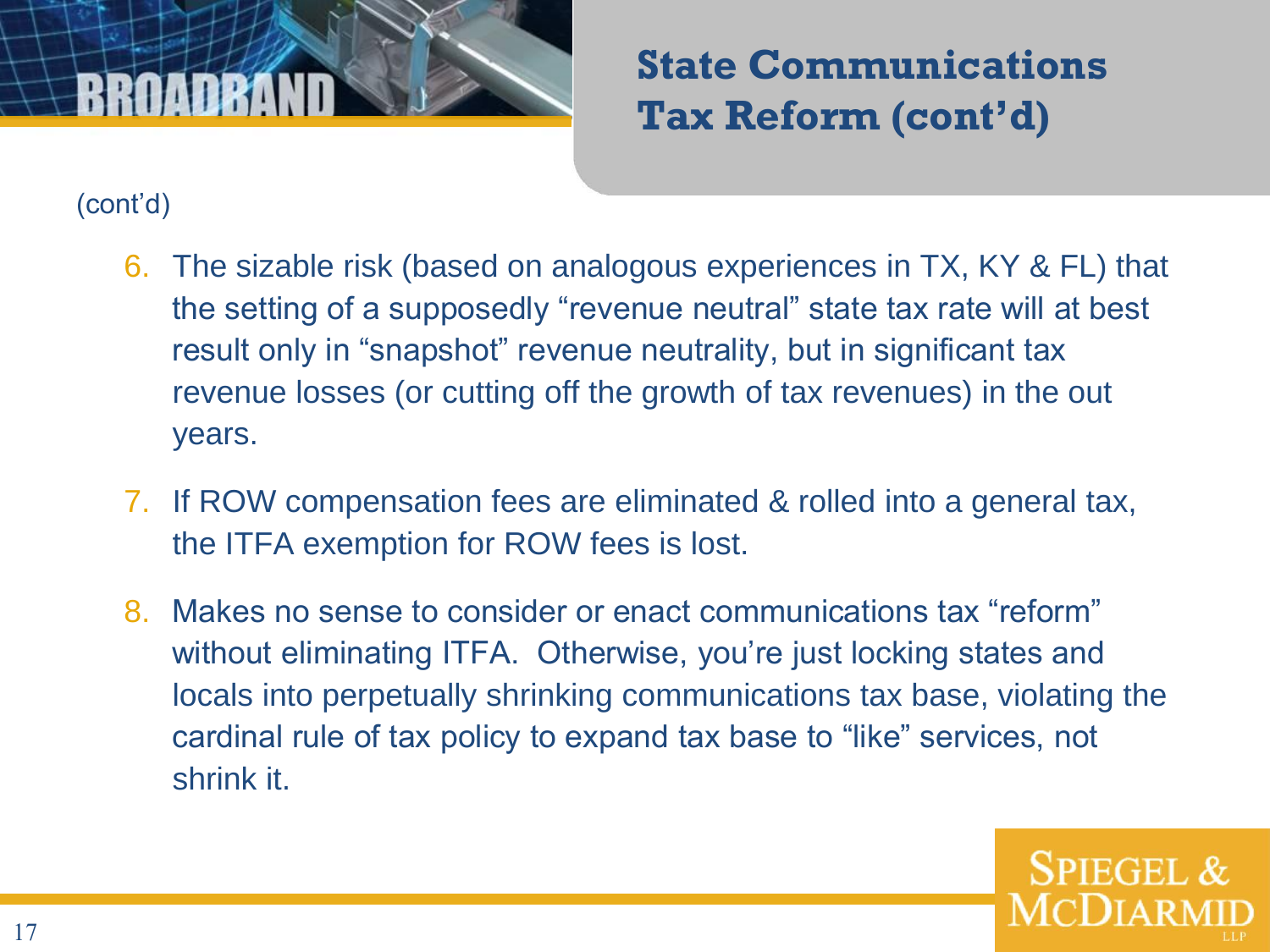# **Concluding Thoughts**

- Local governments' future ability to tax or impose fees on any type of communications service provider is at serious risk.
- ► Communications tax "reform" at the federal or state level is a very dangerous game for local governments and their future ability to control their own tax policy and tax revenues. They, not states or industry, have the most to lose, the least to gain.
- ► That doesn't mean that communications tax reform has to be bad for local governments, and it may be inevitable. But it does mean that locals need to be far more active participants in the reform process than they have been to date.
- ► Until or unless the ITFA is repealed or allowed to expire, meaningful communications tax "reform" is simply an industry tax reduction exercise, not true tax reform.